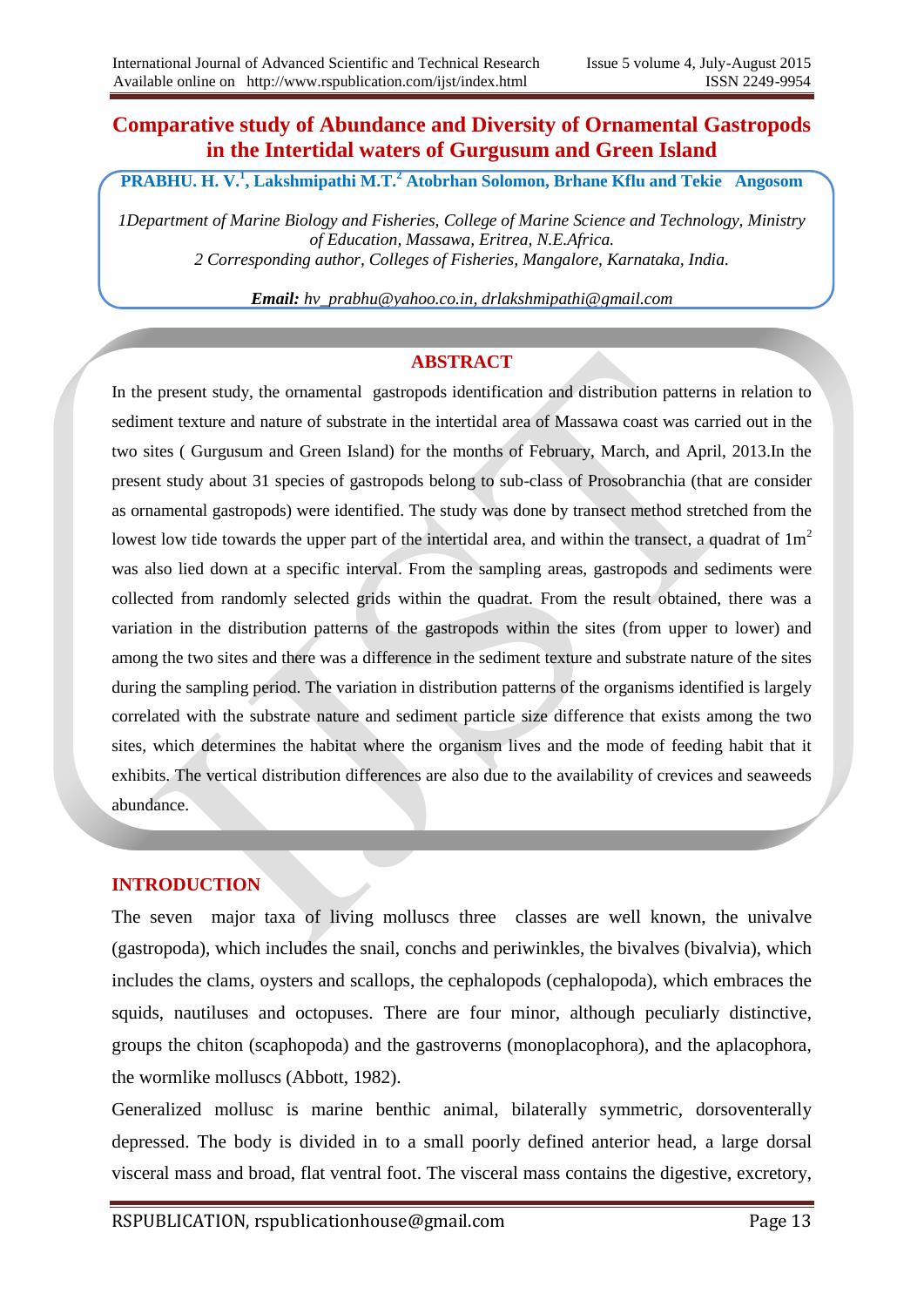reproductive system, and the heart. The muscular head-foot often provides the major means of locomotion. In the more active group, the head region is well defined and carries sensory organ and brain (Russell *et al*.2008). The mantle covers the visceral hump like a cloak and serves for respiration and shell production. The outer surface of the mantle secretes the shell, adding to its thickness and circumference throughout the life. The inner surface is elaborated into gills (ctenidia) or a lung. By cilia or muscular pumping, the mantle maintains a flow of water through the mantle cavity, as needed for gaseous exchange and filter feeding as well as flushing away of wastes (Jessop, 1988).They are adapted for life on hard rock substrata, where it uses its rasp like radula to graze on the biofilm of microscopic algae and other small sessile organisms, they have several pairs of gills. (Beesley *et al*.1998).Molluscs include many familiar animals such as clams, oysters, mussels, snails, slugs, octopods and squids in seven living class. Despite of their obvious dissimilarities, these animals are all molluscs and share many basic features (Ruppert *et al.*2004)

Generalized molluscs are macrophages burrower, which uses its radula to scrape microscopic algae, other organisms and detritus from hard substrata. (Ruppert *et al.* 2004) In general, molluscs are soft-bodied animals that are usually produce an external shell composed of a limy material, calcium carbonate. The one feature unique to all molluscs is the presence of a fleshy mantle-foot lobe or pair of lope lining the shell-building material. Other anatomical characteristics however differ with the phylum (Abbott, 1982).

Of the entire invertebrate, molluscs probably have been and still are most valuable to man. They are food sources in many part of the world. Their shell provides a variety of products and the diverse and beautiful forms that these may take have let to molluscs becoming important element in the art, culture, and tradition of many races (Wu, 1999). The shells of molluscs have been highly valued by human since prehistoric times. Despite their importance, particularly in developing countries, they have received very little scientific attention compared with species valued as food (Ruppert *et al.* 2004)The ornamental shell trade includes shells exploited whole for their decorative value, rare and precious shells sought by shell collectors or conchologists, and those used in shell craft- shell collecting a favourite hobby in the nineteenth century has undergone a recent revival, largely because of growth in the tourism and leisure industries (Salm, 1978). These shells are widely collected for their beauty rarity and scientific interest.Most ornamental shells are gastropods, they are the largest and most diverse mollusc class. The gastropods are the snail and slugs and the taxon includes an enormous diversity of these animals. They originate in the sea, but have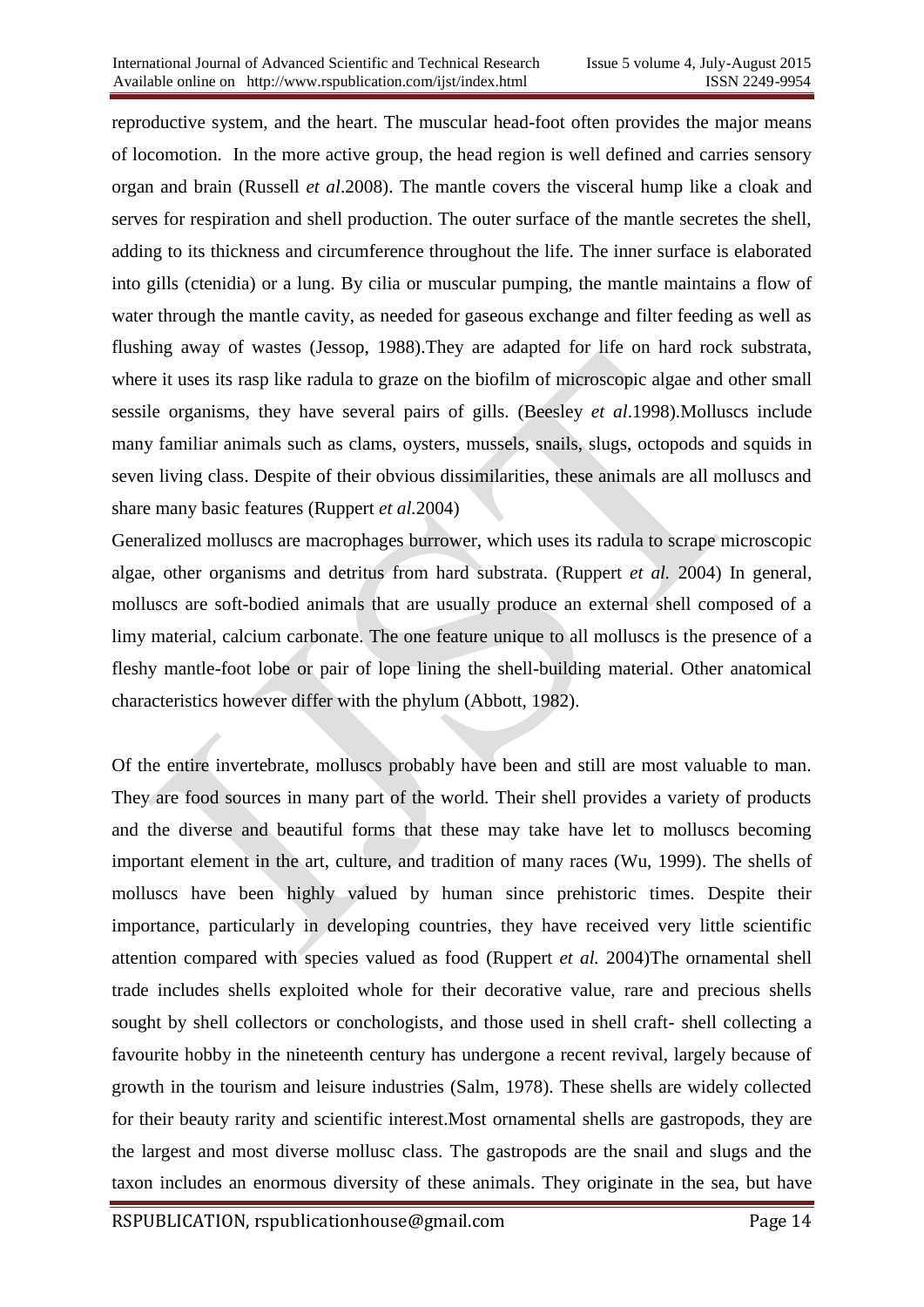colonized fresh water and are the only mollusc found in terrestrial habitat.Estimate number of the species varies from 40,000 to 100,000 species, but there are probably around 60,000 described, extant gastropods and another 15,000 known fossil species. Gastropods are primarily benthic, become adapted to life on all types of bottoms, but some are adapted to pelagic life (Parkinson, 1982).

Three major groups of gastropods are present namely the prosobranchs, pulomnates and opisthobranchs. The prosobranchs are primarily benthic marine animals, where as the pulomnates have capitalized on the ecological possibilities of ariel respiration (Wells, 1981)Due to their great variety, it is difficult to describe generalized gastropods. The only characteristics common to all gastropods is torsion, which is a  $180^{\circ}$  counter clockwise rotation of the visceral mass with respect to the foot (Ruppert *et al*, 2004). Because of the diversity in form and colour of their shells, many gastropod species are valued in the ornamental shell trade. A wide range of attractive or rare gastropod collected for the international shell trade and for sale to tourists. Gathering desirable species of gastropods provides an income for many tropical, coastal communities, and many development programmes have encouraged this activity (Parkinson, 1982)

Gastropods retain the broad, flat creeping foot of the generalized molluscs but are much more active and mobile than the chitons and monoplacophorans. Locomotion is primary function of the gastropod foot, but it may also be responsible for activities such as prey capture, reproduction and defence. The surface of the sole of typical gastropod foot is broad, flat, and variously adapted for locomotion over a variety of substrata. most are hard bottom. Gastropods, terrestrial pulomnates, and even large soft bottom species move rapidly by propelling wave of muscular contraction that sweep along the sole of the foot (John, 1984).

Gastropods evolved on rocky marine bottoms, but have radiated into a wide variety of other habitat. Natural selection has resulted in close relation among shell type, locomotion and habitat. In general, shells with low spires are more stable and better adapted for carriage upside down or on the vertical surface of rocks and vegetations. Shells with long spires are carried horizontally or even dragged over soft bottom. Some prosobranchs and cephalaspid opisthobranchs that live on the soft bottom have become adapted for burrowing. A small number of gastropods are adapted for sessile existence firmly attached to the substratum. A few gastropod taxa have independently become adapted foe pelagic life (Ruppert *et al*. 2004). Virtually every possible feeding mode found in gastropod, and the morphology of the digestive system varies widely. Gastropods may be microphagous burrowers, herbivores,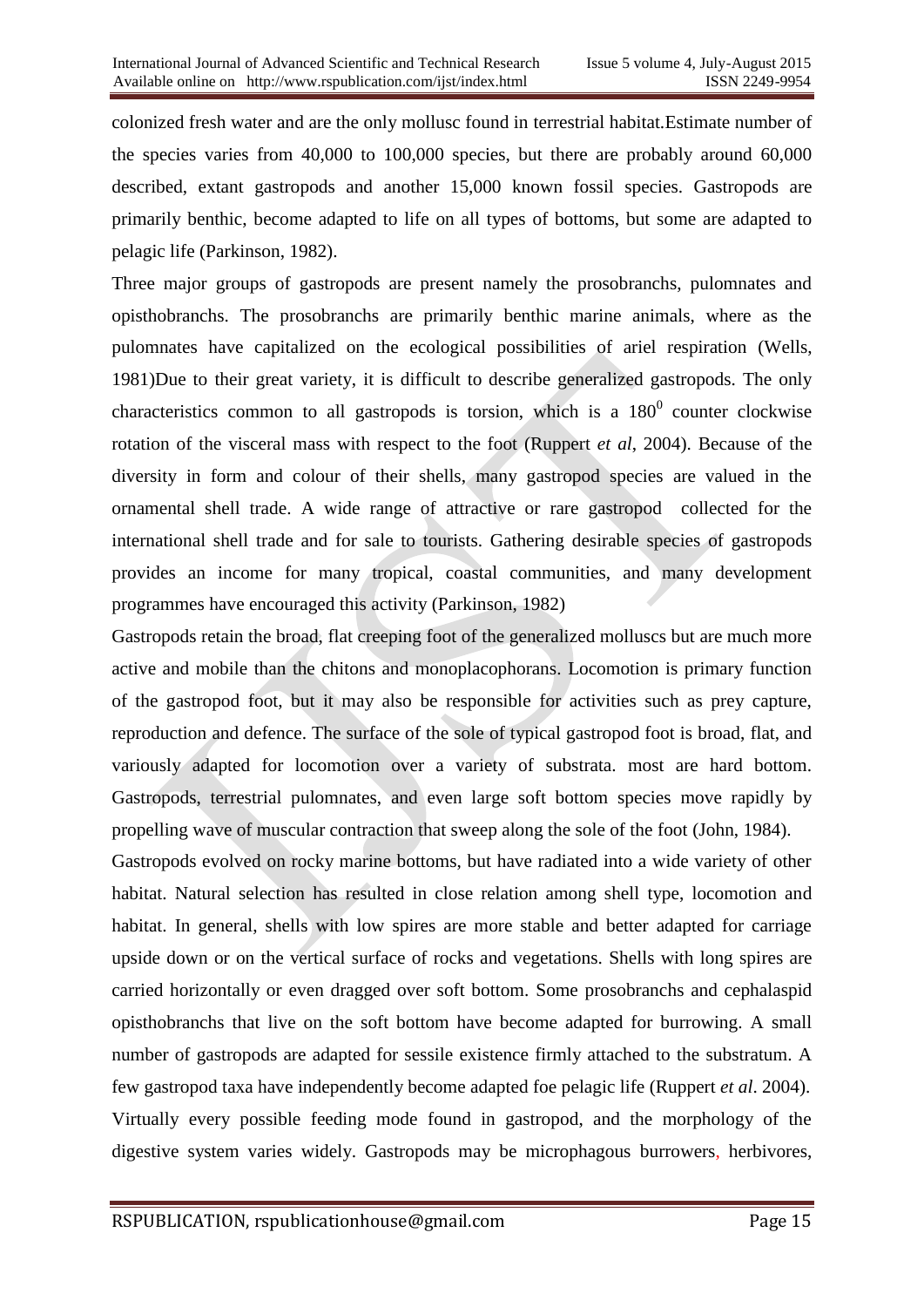carnivores, omnivores, scvavengers, deposit feeders, suspension feeders, cytoplasm suckers, and parasites (Caddy, 1989).

## **Objective of the study:**

- To identify the ornamental gastropods in the intertidal waters of Massawa coast.
- To describe the distribution pattern of the ornamental gastropods around that area.
- To determine the habitat of ornamental gastropods in relation to type of the substratum and sediment texture.

#### **Materials and Methods:**

**Sampling area:** The Red sea is unique which remains warm to great depths, yet its surface water remains pleasantly cool. While biologically part of the great Indo-Pacific region, it has its own character. Many of its species are endemic that is they are found nowhere else. During summer, air temperatures in the region typically exceed 40°C, warming Red sea surface waters to 30°C. Strong evaporation creates high surface salinity which ranges from 42‰ in the north to 37‰in the south and 46‰ in the Arabian Gulf. The area gets only 6- 60mm rain annually resulting in insignificant and usually episodic inflow from rivers. Tidal range is minimal, 0.5m in the north and 1.5m in the south (Lieske and Myers, 2004).

Massawa coast, which is part of the Eritrean coastline, is different from other coasts that surround the Red sea. The same as other parts of the Red sea, it gets little inflow of fresh water from the terrestrial areas. In the present study, two sites were selected can represent the intertidal coast around Masssawa, based on its accessibility under most weather condition.

- **Green Island**: This is a closed area located in15°36'N and 39º29'E towards southeast of Dahlak Hotel. Since it is a protected area, there is a little human activities and the wave action is less in the western side compare eastern side. The nature of the substratum is a soft bottom reaches to 5cm depth.
- **Gurgussum:** This area is located in 15°39'N, 39º28'E to the right (east) side of Gurgussum Beach Hotel. In this area there is a considerable wave actions and the substratum is hard toward the lower intertidal and becomes soft bottom (3cm deep) towards the upper intertidal zone. Human activities are more comparing to Green Island.

## **Data collection and analysis:**

Samples were collected using transect and quadrat method from two sites namely, Green Island and Gurgussum. The sampling was done monthly for a period of three months that is February, March, and April 2013. It was conducted in the intertidal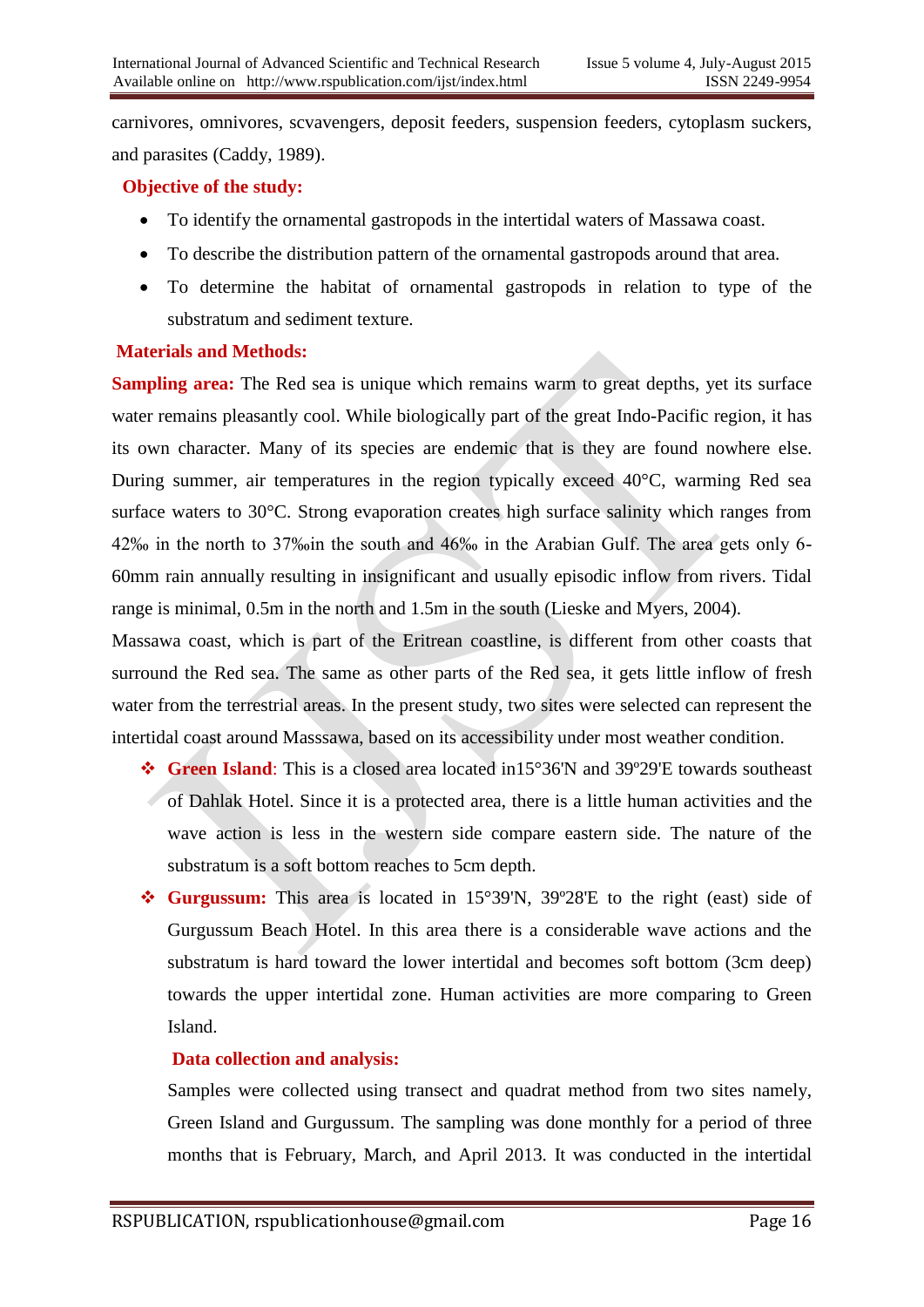zone of each site. By determining the time of lowest of low tide of each site, a transect line was put at a distance of 100 meters starting from the lowest of the intertidal to the upper part of that area. Along with the transect method a quadrat of  $1m^2$  (1m x1m) was used at every 25m interval in the transect line. With quadrats, some forms of stratified random sampling usually gave estimates that were closer to known values than simple random placement (Miller and Ambrose, 2000). The quadrat itself was divided in to 25 sub-sections (grids) of each  $0.4 \text{m}^2$ . The number of sample to be taken can be determined based on the desire degree of inclusiveness or precision of the data (Brower and Zar, 1977).



#### **Fig. 1. Study area and sampling station Sediment collection and analysis:**

Sediment samples were collected from each quadrat in every month during the sampling period. From each quadrat, sediment was collected from two randomly selected grids. And it was collected in polyethylene plastic bags and was brought to the laboratory for further scientific analysis. To determine the sediment particle size, the sediments were dried in air to remove the moisture content and 100g of sub sample were taken and soaked with hexametaphosphate dispersant over night. 50% HCl was added into the sediment in order to dissolve the soft shells. Wet sieving was carried out using a sieve of mesh size 62.5µm to separate sand and allied particles from silt and clay, and later dried in oven at 60ºC. The clay components were separated from silt by standard pipette analysis method (Carver, 1971).

## **Gastropods collection and analysis:**

The easiest method and the one which does not require equipment of some complexity is the collection of the larger invertebrate in the eulitoral the true tidal zone where the animal of the epifauna may be taken from the most varied types of substrate (including a stony and rocky substrate) at low tide and those living with in the sediment may be dug out with spade or fork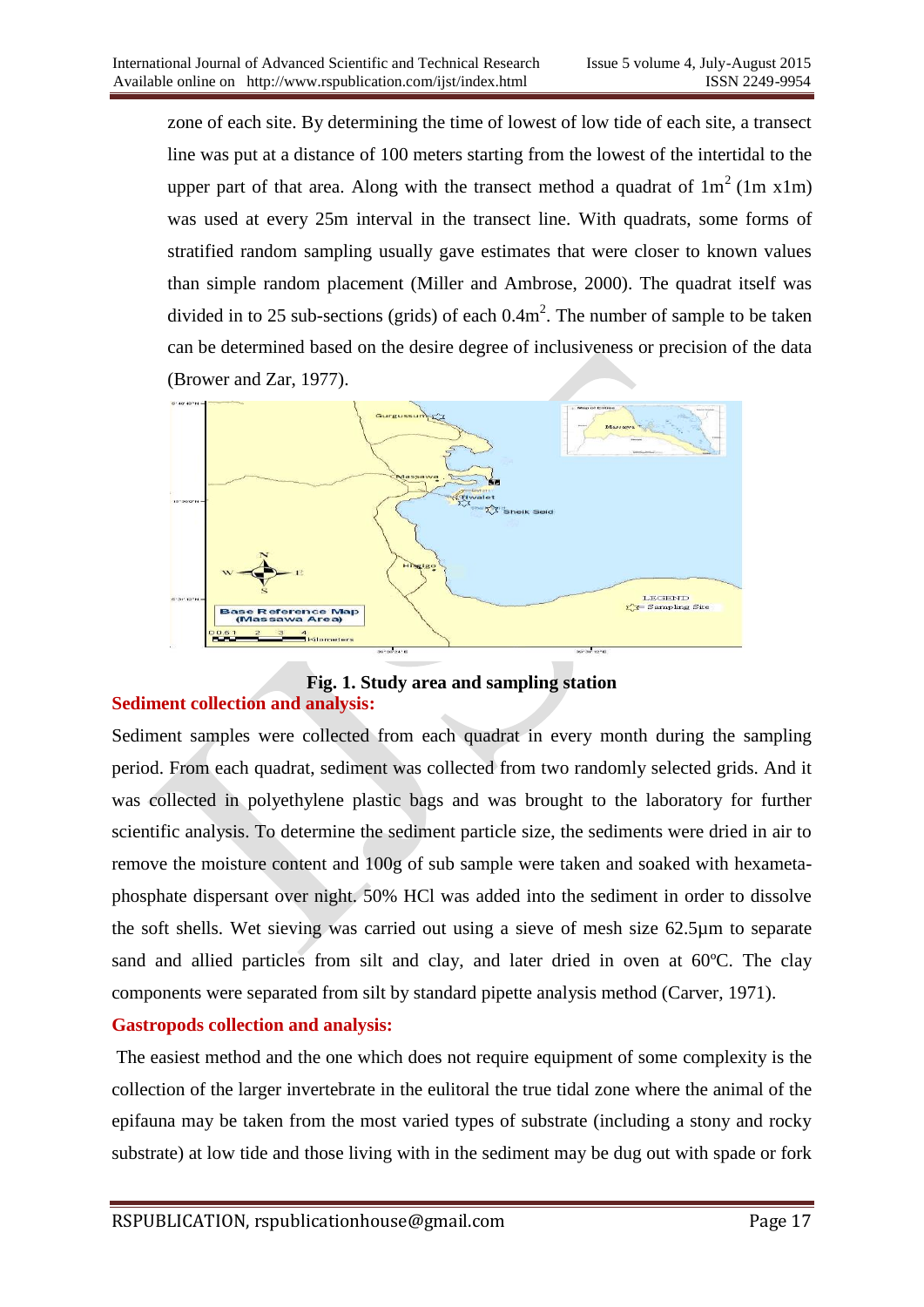(Ziegelmeier, 1964). The different species of gastropods were collected by using scraper (scissor like tool) that skims the gastropods found in the selected grids, since almost all of the gastropods are not firmly attached to very hard substratum, it becomes easy to collect them manually using the scraper. For the small and burrower ones, a spade like small material and sieve of mesh size 62.5µm was used to separate them from the sediment particles. The gastropods were collected from two randomly selected grids of each quadrat lied in the 100m length transect line. The gastropods collected were kept in polyethylene plastic containers. To protect any external change on the shell and to avoid the putrid smell after death of the gastropods, 5% formalin solution, was poured into each container that holds live gastropods. Along with the collection of the sediment and gastropods, the presence of other organisms (plants and animals) and other important over all characteristics of each site during the sampling period was recorded.

#### **RESULTS and DISCUSSION**

#### **Species identification**

The commonest sea snails (gastropods) in the Red sea area contain representative of almost every major family of shells (Bement and Ormund, 1981). In the present study, 31 different species of gastropods were identified. All of them are member of the sub class Prosobranchia, which are commonly known by the presence of hard and diverse shell structure and operculum. Under this subclass, 4 orders were identified namely, Neogastropoda (which includes 15 species under ten families), Mesogastropoda (which contains 10 species under 4 families), Archaeogastropoda (which contains 5 species under 4 families), and Pyramidellomorpha (which comprises 2 species under one family) presented in Table 1)

## **Substrate nature of the study sites:**

In the current study sites, there was a difference in the type of substrate and sediment texture. This difference is largely due to their geographical position in which they are located. In Gurgusum, the sediment texture is dominated by sand. Silt and clay were present in less quantity, although the percentage of silt is greater than clay percent (Table 2). Nature of the substrate is relatively hard with the deposition of sediment about 3-4cm depth. The deposit decreases towards the lower intertidal. This was due to the gentle slope of area and the presence of hard dead coral, which is dominated by seaweeds in the lower parts that protects from small currents and waves that affect the sediment particles.

In Green Island the sediment is dominated by silt and sand which have a closer percentage but the percentage of clay was very little (Table 2). The relatively protected nature of the area leads to have high deposition of sediment and a number of dead shells.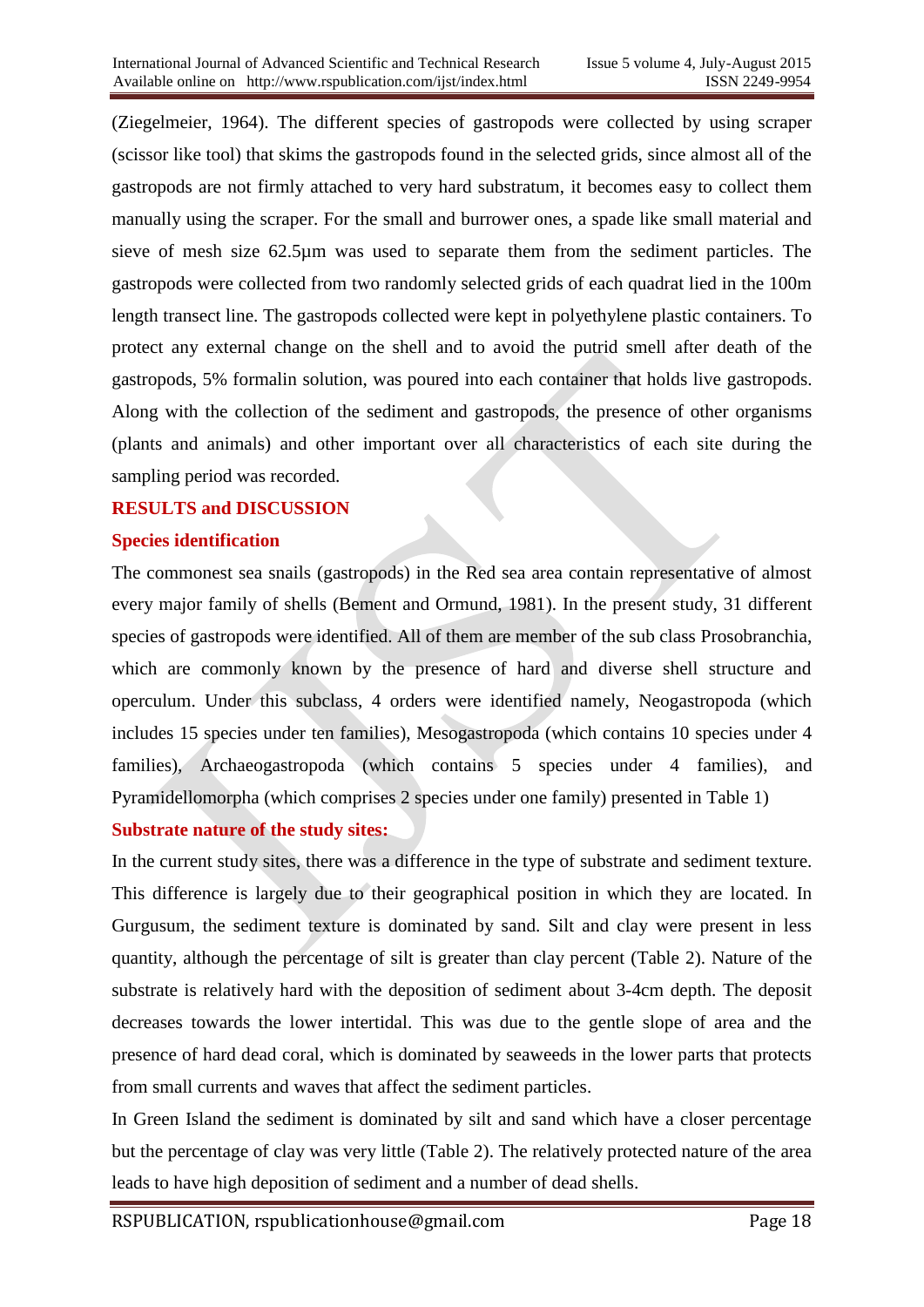| <b>ORDER</b>             | <b>FAMILY</b>      | <b>SPECIES NAME</b>                                        |  |  |  |
|--------------------------|--------------------|------------------------------------------------------------|--|--|--|
|                          | 1 Melongenidae     | Volema pyrum                                               |  |  |  |
|                          | 2 Nassaridae       | Nassarius concinnus                                        |  |  |  |
|                          | 3 Terebridae       | Terebra<br>Terebra<br>babylonia,<br>nebulosa               |  |  |  |
|                          | 4 Turridae         | Xenoturris cingulifera,<br>Xenoturris cingulifera erythrae |  |  |  |
| <b>NEOGASTROPODA</b>     | 5 Conidae          | Conus vexillum<br>Conus spp.                               |  |  |  |
|                          | 6 Olividae         | Oliva balbosa                                              |  |  |  |
|                          | 7 Costellariidae   | Vexillum exaperatum                                        |  |  |  |
|                          |                    | Vexillum osirids                                           |  |  |  |
|                          | 8 Coralliophilidae | Coralliophilia costularis                                  |  |  |  |
|                          | 9 Muricidae        | Chioreus vergineus                                         |  |  |  |
|                          | 10 Thaididae       | Morula granulate                                           |  |  |  |
|                          |                    | Maculotriton cf.serriale                                   |  |  |  |
|                          | 1 Cypraeidae       | Cypraea grayana                                            |  |  |  |
|                          |                    | Cyprae microdon<br>Cyprae pantherina                       |  |  |  |
|                          | 2 Cerithidae       | Clypeomorus bifasciatus                                    |  |  |  |
|                          |                    | Cerithium spp.                                             |  |  |  |
| <b>MESOGASTROPODA</b>    | 3 Strombidae       | Strombus fasciatus                                         |  |  |  |
|                          |                    | Strombus tricornis                                         |  |  |  |
|                          |                    | Strombus metabilis                                         |  |  |  |
|                          | 4 Potamididae      | Tereblaria palustris                                       |  |  |  |
|                          |                    | Batillaria spp.                                            |  |  |  |
|                          | 1 Trochidae        | Tectus dentatus                                            |  |  |  |
|                          |                    | Polinces turridus                                          |  |  |  |
| <b>ARCHAEOGASTROPODA</b> | 2 Neritidae        | Nerita polita                                              |  |  |  |
|                          | 3 Littorinidae     | Littorina scabra                                           |  |  |  |
|                          | Naticidae<br>4     | Notice onca                                                |  |  |  |
| <b>PYRAMIDELLOMORPHA</b> | 1 Pyramidellidae   | Pyramidellasp &Bulla.ampulla                               |  |  |  |

#### **Table 1. The list of identified gastropods (sub class Prosobranchia)**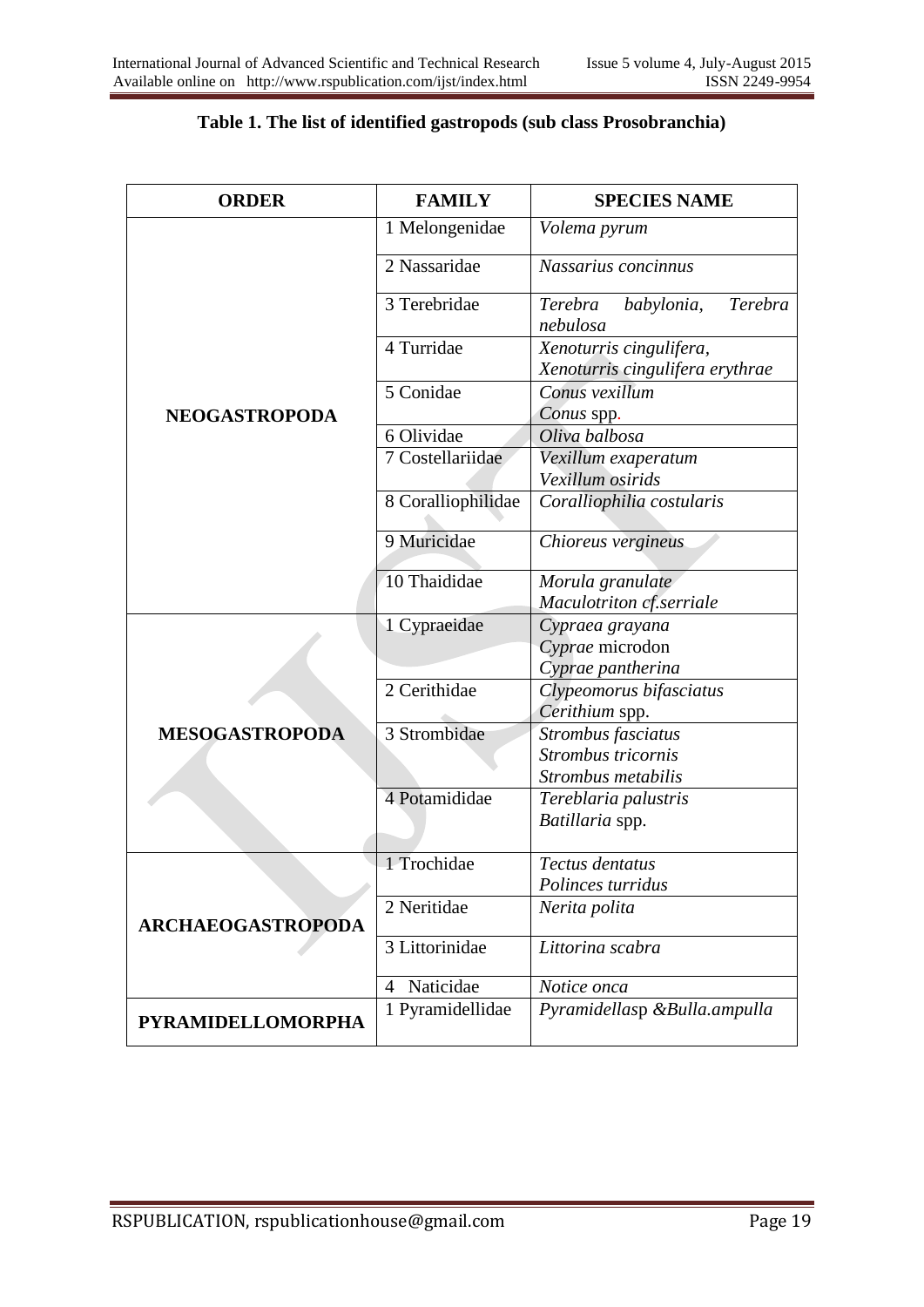# **Table 2. The average percentage distribution of sand, silt, and clay in the sediment of Gurgussum and Green Island**

|                    | Gurgussum                  |              |              | <b>Green Island</b> |                            |              |  |
|--------------------|----------------------------|--------------|--------------|---------------------|----------------------------|--------------|--|
| <b>Station</b>     | Sediment fractions $(\% )$ |              |              |                     | Sediment fractions $(\% )$ |              |  |
| <b>Ouadrant No</b> | Sand $(\% )$               | Silt $(\% )$ | Clay $(\% )$ | Sand $(\% )$        | $Silt (\%)$                | Clay $(\% )$ |  |
|                    | 93.46                      | 6.50         | 0.04         | 43.18               | 56.77                      | 0.05         |  |
| 2                  | 98.11                      | 1.84         | 0.05         | 52.05               | 47.92                      | 0.03         |  |
| 3                  | 97.61                      | 2.33         | 0.06         | 39.00               | 60.95                      | 0.05         |  |
| $\overline{4}$     | 95.30                      | 4.65         | 0.05         | 43.00               | 56.87                      | 0.13         |  |

## **DISTRIBUTION PATTERNS:**

**.**

In order to determine whether there exist a variance or not on the distribution patterns of the identified orders in the two sites, a statistical Analysis of Variance (ANOVA) was tested based on the data collected from the two sites during the sampling period (Table 3). Based on the calculation carried at 5% level of significance, there was a considerable variation among the two sites in the distribution patterns of the four orders of gastropods, however there was no significant difference among the orders with in the sites.

| <b>ORDER</b>      | <b>GURGUSSUM</b> |                |                | <b>GREEN ISLAND</b> |                |                |                |                |                |
|-------------------|------------------|----------------|----------------|---------------------|----------------|----------------|----------------|----------------|----------------|
|                   |                  |                |                |                     |                |                |                |                |                |
|                   | Q <sub>1</sub>   | Q <sub>2</sub> | Q <sub>3</sub> | Q4                  | Q <sub>1</sub> | Q <sub>2</sub> | Q <sub>3</sub> | Q4             | <b>TOTAL</b>   |
| Neogastropoda     | 10               | 15             | 12             | 7                   | 3              | 6              | 7              | 9              | 69             |
| Mesogastropoda    | 5                | 5              | 10             | 12                  | 13             | 7              | 20             | 11             | 83             |
| Archaeogastropoda | 6                | 8              | 3              | $\overline{4}$      | 30             | 30             | 17             | 31             | 129            |
| Pyramidellomorpha | $\theta$         | $\theta$       | $\theta$       | $\Omega$            | $\Omega$       | $\theta$       | $\Omega$       | $\overline{2}$ | $\overline{c}$ |
| <b>TOTAL</b>      | 21               | 28             | 25             | 23                  | 46             | 43             | 44             | 53             | 283            |

**of the intertidal areas of Massawa coast.**

**Table 3. Distribution patterns of gastropods with respect Gurgussum and Green Island** 

At 0.05 level of significance columns are variable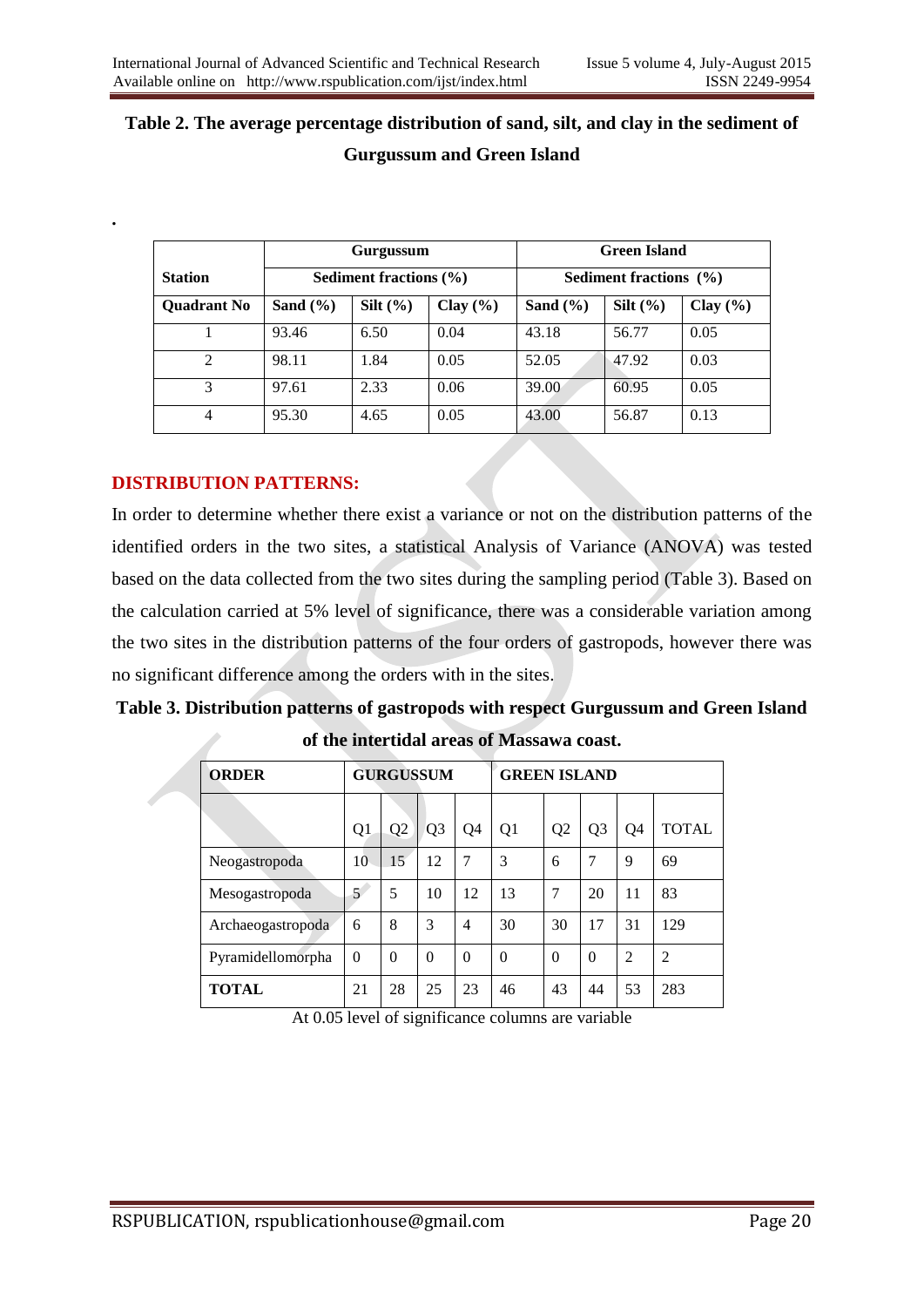| $N^{\mathrm{o}}$ | <b>Species name</b>             | Gurgusum     | <b>Green Island</b> |  |
|------------------|---------------------------------|--------------|---------------------|--|
|                  | <b>NEOGASTROPODA</b>            |              |                     |  |
| 01               | Volema pyrum                    | P            | $\mathbf{P}$        |  |
| 02               | Nassarius concinnes             | $\mathbf{P}$ | P                   |  |
| 03               | Terebra babylonia               | $\mathbf{P}$ | P                   |  |
| 04               | Tereba nebulosa                 | $\mathbf{P}$ | A                   |  |
| 05               | Xenoturris cingulifera          | $\mathbf{P}$ | $\mathbf{P}$        |  |
| 06               | Xenoturris cingulifera erythrae | $\mathbf{P}$ | $\mathbf{P}$        |  |
| 07               | Conus vexillum                  | $\mathbf{P}$ | $\mathbf{P}$        |  |
| 08               | Conus spp.                      | $\mathbf{P}$ | $\mathbf P$         |  |
| 09               | Oliva balbosa                   | P            | A                   |  |
| 10               | Vexillum exapertum              | $\, {\bf P}$ | $\mathbf{A}$        |  |
| 11               | Vexillum osirids                | A            | $\mathbf{P}$        |  |
| 12               | Coralliophilia costularis       | $\mathbf{P}$ | A                   |  |
| 13               | Chioreus vergineus              | $\mathbf{P}$ | $\mathbf{A}$        |  |
| 14               | Morula granulata                | $\mathbf{P}$ | $\mathbf{P}$        |  |
| 15               | Maculotriton cf. serriale       | P            | $\mathbf{A}$        |  |
|                  | <b>MESOGASTROPOD</b>            |              |                     |  |
| 16               | Cypraea grayana                 | P            | $\mathbf{A}$        |  |
| 17               | Cypraea microdon                | $\mathbf P$  | A                   |  |
| 18               | Cerithium spp.                  | A            | P                   |  |
| 19               | Cyprae pantherina               | $\mathbf{P}$ | A                   |  |
| 20               | Clypeomorus bifasciatus         | $\mathbf P$  | $\overline{A}$      |  |
| 21               | Strombus fasciatus              | $\mathbf{P}$ | A                   |  |
| 22               | Strombus tricornis              | $\mathbf{P}$ | $\mathbf{P}$        |  |
| 23               | Strombus metabili               | $\mathbf{P}$ | A                   |  |
| 24               | Tereblaria palustris            | $\mathbf{P}$ | $\mathbf{A}$        |  |
| 25               | Batillaria spp.                 | $\mathbf{P}$ | $\mathbf{A}$        |  |
|                  | <b>ARCHAEOGASTROPODA</b>        |              |                     |  |
| 26               | Tectus dentatus                 | $\mathbf{P}$ | $\mathbf{A}$        |  |
| 27               | Nerita polita                   | $\mathbf{P}$ | A                   |  |
| 28               | Littorina scabra                | $\mathbf{P}$ | A                   |  |
| 29               | Polinices turridus              | $\mathbf{P}$ | $\mathbf{P}$        |  |

## **Table 4. Distribution of species in the Gurgusum and Green Island**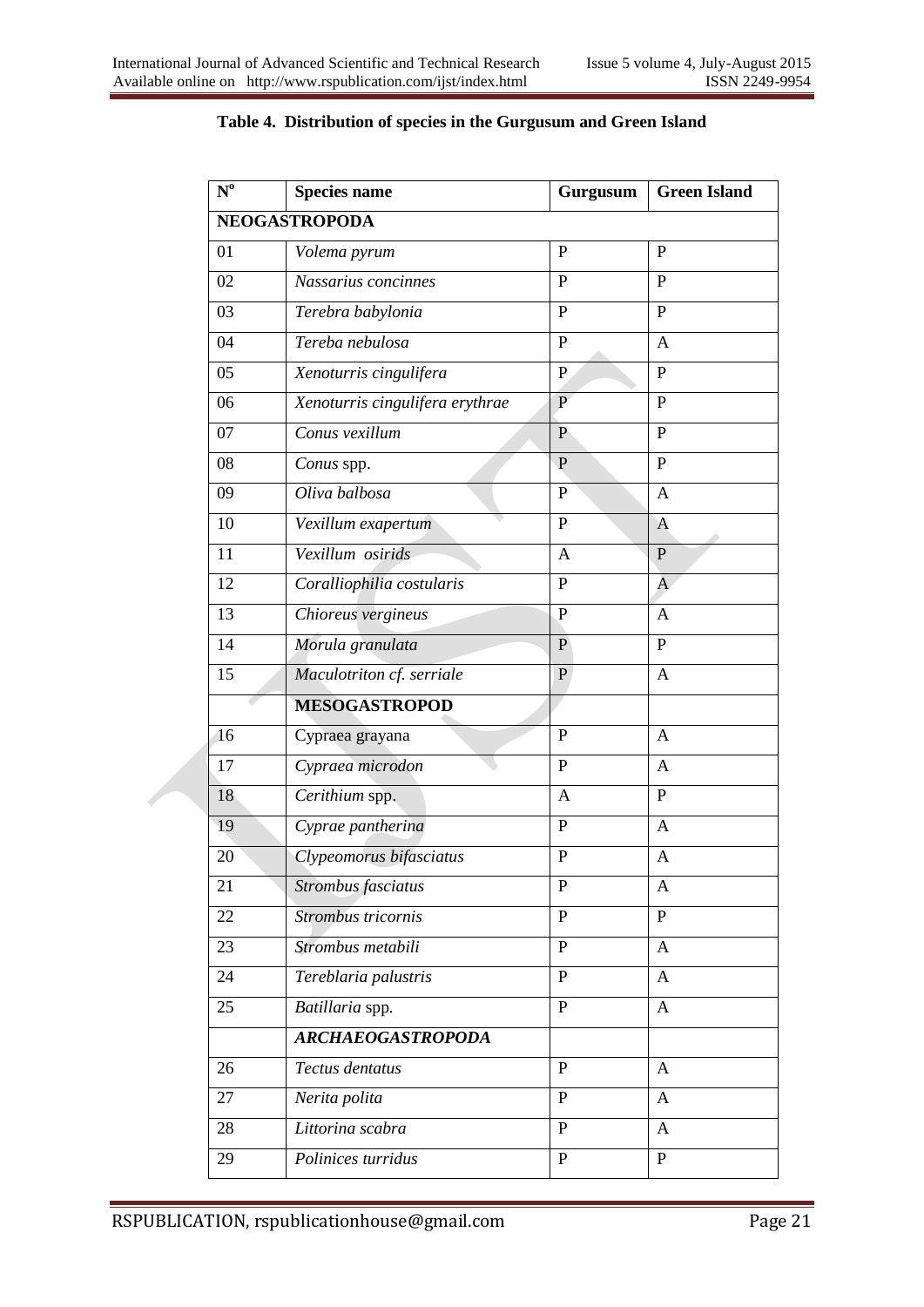| 30                | Notica onca                 |  |  |  |  |  |  |  |  |
|-------------------|-----------------------------|--|--|--|--|--|--|--|--|
| PYRAMIDELLOMORPHA |                             |  |  |  |  |  |  |  |  |
|                   | Pyramidella spp and Ampulla |  |  |  |  |  |  |  |  |

**(Presence indicated by 'P' and absence by 'A')**

Always the shape of the gastropods shell relates with their mode of movement as well as habitat, based on the study conducted on shells, those with low spires inhibited on the low vertical surface of rocks and vegetations. Whereas those having long spires shells are cored horizontally even penetrated over soft bottom. Spires may supply to shell strengthening, to protection, to stabilization in soft bottom. The significant variability in the distribution pattern of the different orders of gastropods in both sites is largely due to the difference in the shape of their shells, nature of the substratum of sites and sediment texture. Different species with different shells adapt up on different substrata with different sediment texture.

In Green Island, the substrata are inhibited by gastropods those prefer to burrow in relation to its soft bottom (silty and sandy). As a result, the families of Naticidae, Strombidae, Pyramidellidae, and Cerithdae, which prefer to live in a soft bottom, are dominantly inhabited in this area. Their presence is highly correlated with their shell shape and structure and the mode of feeding habit they exhibit. Since the Strombidae are deposit feeders, they have long spires and other shell projections that help them to burrow in soft bottom and to resist against any other physical factors that affects them and this structure is helpful in dragging over soft bottoms. Pyramidellidae and Cerithdae are carnivorous, their abundance in fine silt area with water depth greater than one meter depth, and they are correlated with presence of worms and crustaceans, which are their preferred food. As a result, they are exclusively found in Green Island. Naticidae are abundant in Green to Island. Their presence is due to the very large foot with which they are able plough up the soft silt of their habitat in search of gastropods and bivalves, which they consume through bored holes and also due to less wave action.

The members of gastropoda that are found in the hard substratum (Gurgussum) are mostly family of Terebridae, Costellariidae, Potamididae, and Littorinidae species. This hardness of substrata is not due to high wave action; it is mainly due to the presence of dead corals that extend from the upper to the lowest of the low tide of the intertidal area and the crevices present in the dead coral that provide shelter or home for many species of Cowries and Cones. They are active predators they creep about on rocks, most feeding on barnacles and bivalves in the intertidal zone. Seaweeds present here use for Terebridae as an attachment and supports different species of herbivorous animals that provide food for the carnivore families of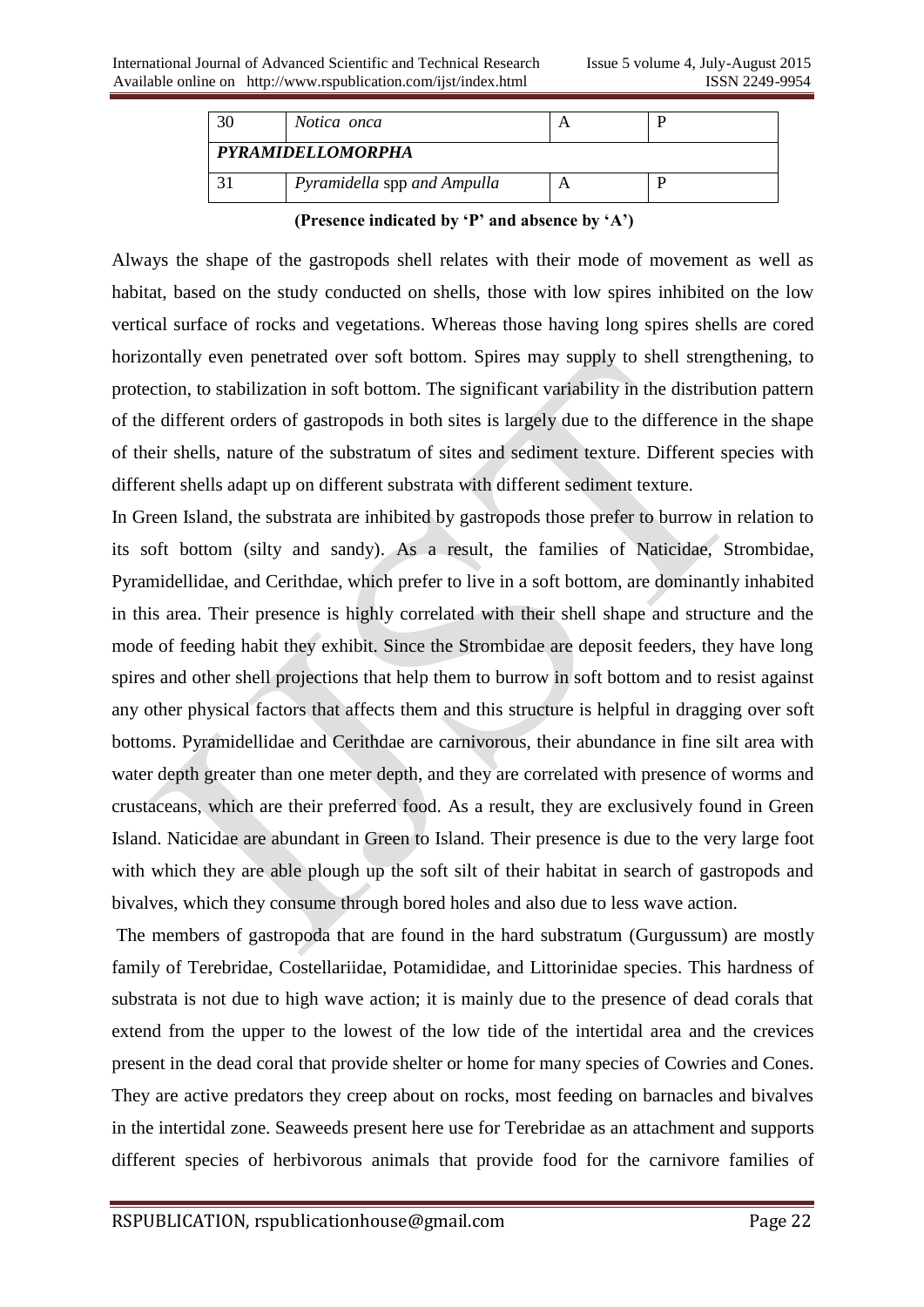Matridae, Costellariidae, Cypraeidae and Conidia (Mehari, *et al* 2011). Since the shell structures are the main factor for distribution of gastropods, families that have low spires and lack shell projections are dominantly distributed over the hard substratum of Gurgussum.

The occurrence of each species is usually restricted to a particular horizontal band, due to a number of environmental factors such as degree of wave impact, the slope of the shore, nature of the rock substrate and the presence or absence of seaweeds and other animals (Abbot, 1982). Since the Terebridea and Potamididae have strong spirals, they are relatively dominant in Gurgussum, which has an intertidal sandy substrata nature. Their presence may correlate with their feeding habit, as they are scavengers. In addition, burrower creature occurs in accumulation of sand in rock crevices, where the bottom that is covered with sediment, most of the inhabitants lives within the deposit (Tait and Dipper, 1998) Thermal tolerance in intertidal gastropods is known to vary according to factors such as geography, season, and shore position (Clarke *et al*, 2000). Therefore, the sediment texture, distribution of seaweeds along the intertidal areas and crevices present are the main factors for the big variation in the distribution of gastropods in the two selected areas. As a result, the family of Cypraeidae, Conidia, Olividae, are distributed only in the lower part of the intertidal that has dead corals with crevices that provide shelter from exposure to environmental variation. The Naticidae, which are low competitive and well adapted to sun exposure. Their distribution is limited in the upper intertidal and on hard substrate for attachment. In addition to this, the commonly distributed family of Nassaridae and Melogenidae are dominantly found in the middle intertidal that have more sediment deposition and water pool that provide protection from environmental factors. The commonly known species which belongs to families of Cypraeidae, Conidae, and Olividae are carnivorous and their distribution are limited to the lower intertidal area.

The particle size or sediment texture of the bottom plays a great role in determining the distribution of gastropods that's why all gastropods have been identified have soft bottom representatives. The modes of burrowing of many creatures are specialized in suitable only for certain grade of sediment (Trueman and Brown, 1992).

The abundance of species was more in Green Island comparing to Gurgussum. This is because of the type of the substrata compare to Gurgussum, which is a soft bottom, contains a comparative percentage of sand and silt sediments and it is a fully protected area from human activity. That is why it is dominated with few species but more abundance. In contrast, species diversity is high in Gurgussum. This is due to the type of substrate in Gurgussum is dominated by dead corals and the presence of seaweeds which serves as shelter and food for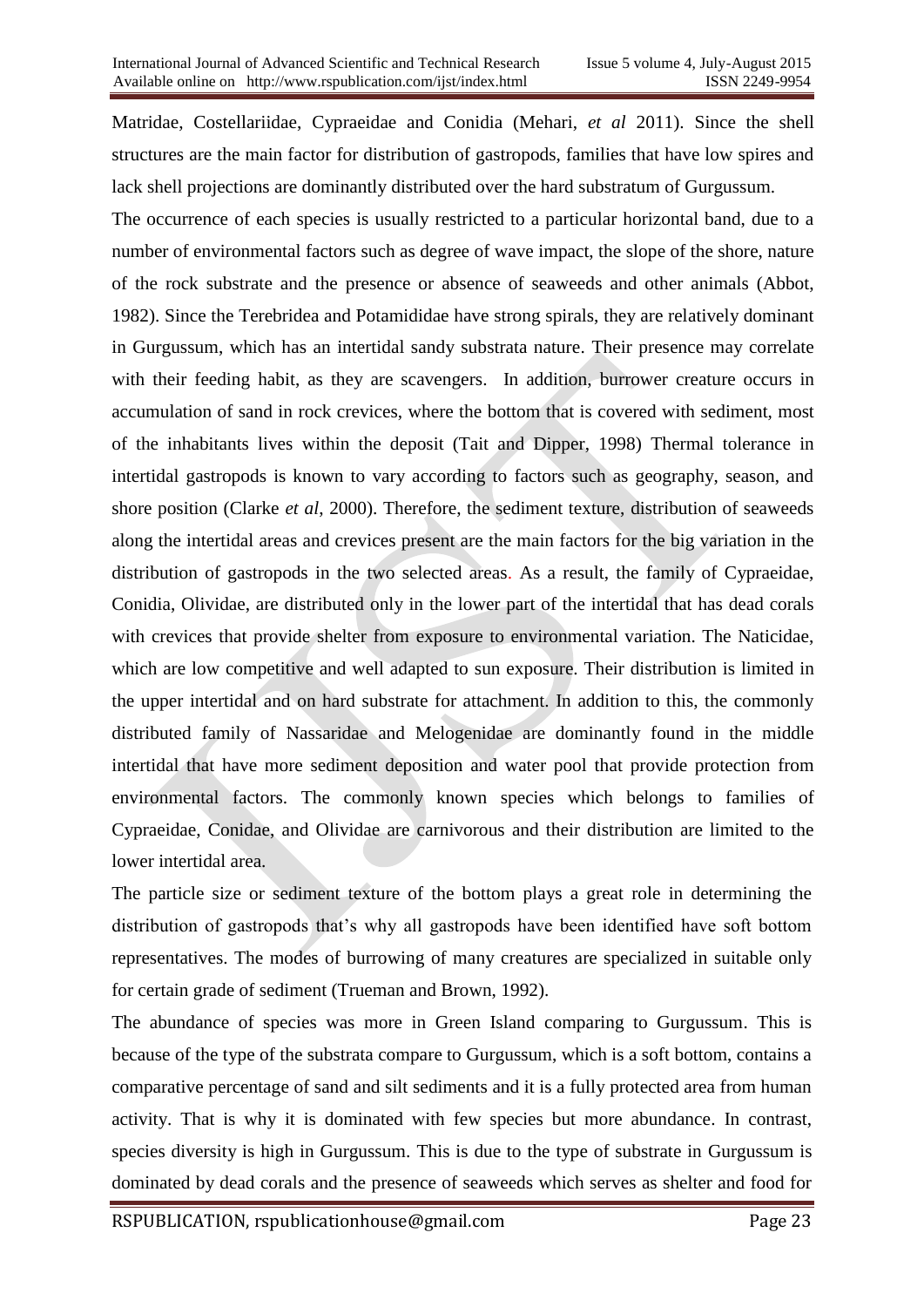many species of Cowries, Cones, and Oliva species. This variety of habitat allows different species to be available based on their niche. The distribution and abundance of gastropod have been greatly affected by fishing pressure, which is common in shallow even intertidal (Browell and Stevely, 1981).



# **Fig.1. General Distribution patterns of the four orders of Gastropods with respect to the two sites in the intertidal waters of Massawa.**

## **CONCLUSION:**

Based on the study conducted for three months in the two sites around the intertidal area of Massawa, about 31 species of gastropods (sub-class of Prosobranchia) which belongs to the phylum of mollusca, have been identified. From the data analysed it can be concluded that, a number of gastropods species are present around the intertidal coast of Massawa. From the results obtained, the sediment texture in Gurgussum, is dominated by sand (> 93%), and in Green Island the sand and silt is found with closer percentage. The percentage of clay is very small (<1.00%) in the two sites (Gurgussum and Green Island). But, the different orders of gastropods among the two sites and within the sites themselves shows a variation in their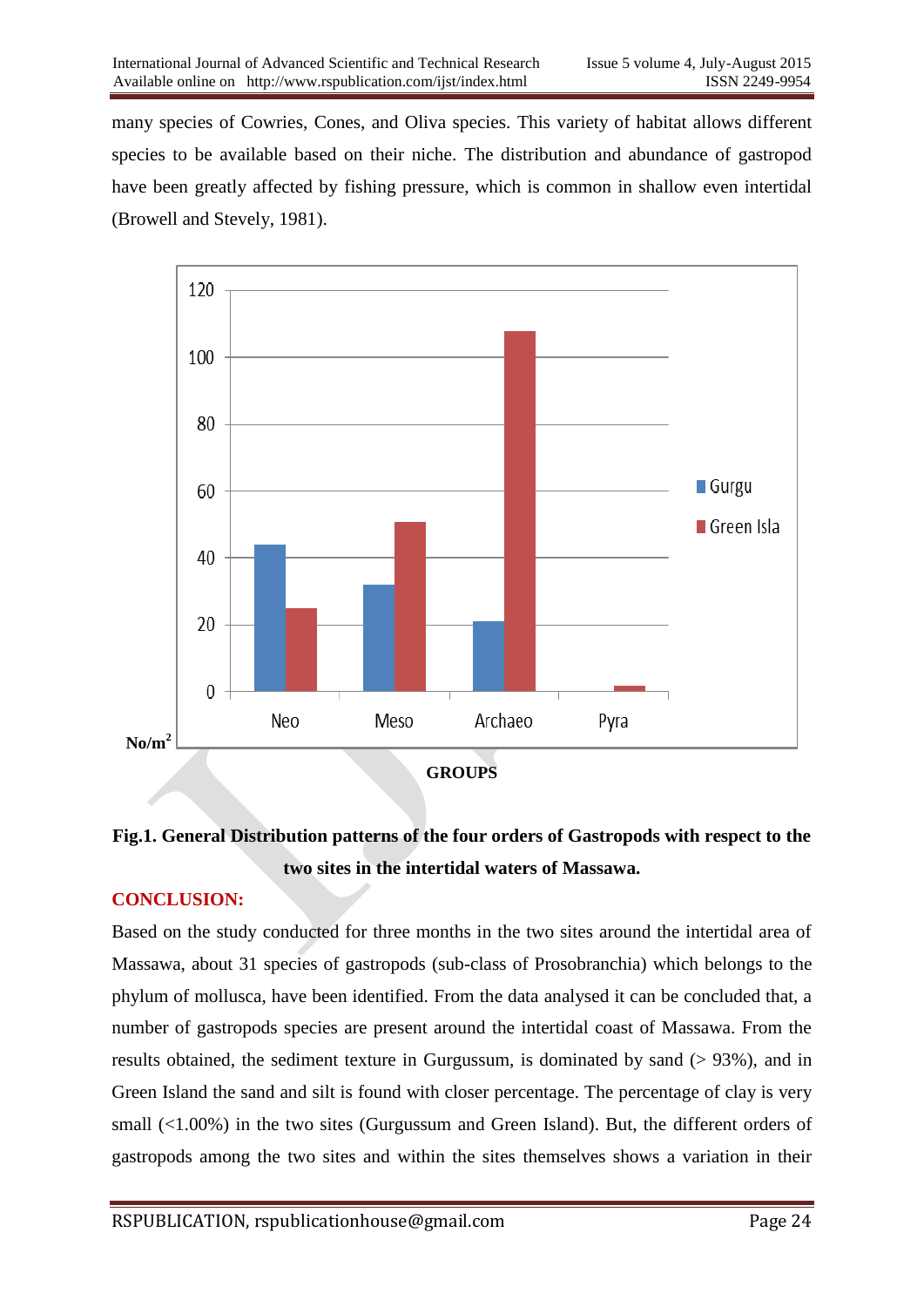distribution pattern during the sampling period, this variation is largely due to the difference in substrate nature and sediment texture of the areas, availability of seaweeds and crevices respectively, in the two sites.

## **REFERENCES:**

- Abbot, T.R (1982). The Kingdom of Sea Shells. Bonanza Books. 1,46p.
- Barnes, D.R (1980).The Invertebrate Zoology Holt-Saunders International Edition.342p.
- Beesely, P.,Ross GIB, and Well (1998).Mollusca. The Southern Synthesis, Fauna of Australia Vol.5; 123-125. CSIRO Publishing: Melbouna XVI. 567p.
- Bement G, Ormund (1981). Red Sea Coral Reefs. Western Press Ltd. Kent 81-83 p.
- Brower, J.E, and Zar JH, (1997).Field and laboratory methods for Ecology, Brown Dubuque. Iowa. 194p.
- Browell, W.N, Stevely J.M (1981). The Biology, Fisheries, and Management of the Queen Conch, *Strombus Gigas*, Mar, Fish, Reu, 43:1-12.
- Caddy, F.J, (1989). Marine invertebrate Fisheries: Their assessment and management.FOA.A Wiley- interscience publication. Rome, Italy.443p.
- Carver, R.E (1971) Procedure in Sedimentary Petrology. Wily, New York 635
- Clarke, A.P, Mill P.J, Grahame, J (2000).The Nature of heat coma in littorina littorea (Mollusca Gastropoda) Marine Biology.Vol. 137. P 147-451
- Curtis, H (1979). Biology.Third edi.Worth publishing.Inc.NewYork USA. 444p.
- Dance, P.S (1989). Sea Shells. Treasures press Michelin Huose. 85p.
- Evans, M.S, Knowel G, Pye-Smith C, Scott R (1977).Conserving Shells in Kenya. Oryx 13(5): P480-485.Cambridge University Press. P147-160.Gigas, Mar, Fish, Reu, 43:1-12.
- FAO (1980). Year Book of Fishery Statistics: Catches and Landing, Vol. 50.FAO Rome.
- FAO (2002).FAO Species Identification Guide for Fishery Purposes: The Living Marine Resources of the Western Central Atlantic, Vol1.pp99.

Halsted, P.J, Halsted C.D (1980).The cowries of Zanzibar.Bull.East. Afr. His.Soc.7-8: p 67- 69.

- Hickman, O.C, Roberts L.C, Hickman F.M (1982) Biology of Animals. The CV. Mosby Company USA. 381p.
- John. D (1984).Department of Marine Zoology In: Sharabati D (1984).Red Sea Shells. Routledge and Kegan Paul Plc, Boston, USA. 1p.
- Jessop MN (1988) Zoology. S chaum's Outline Theory and Problems of Zoology.McGaw.